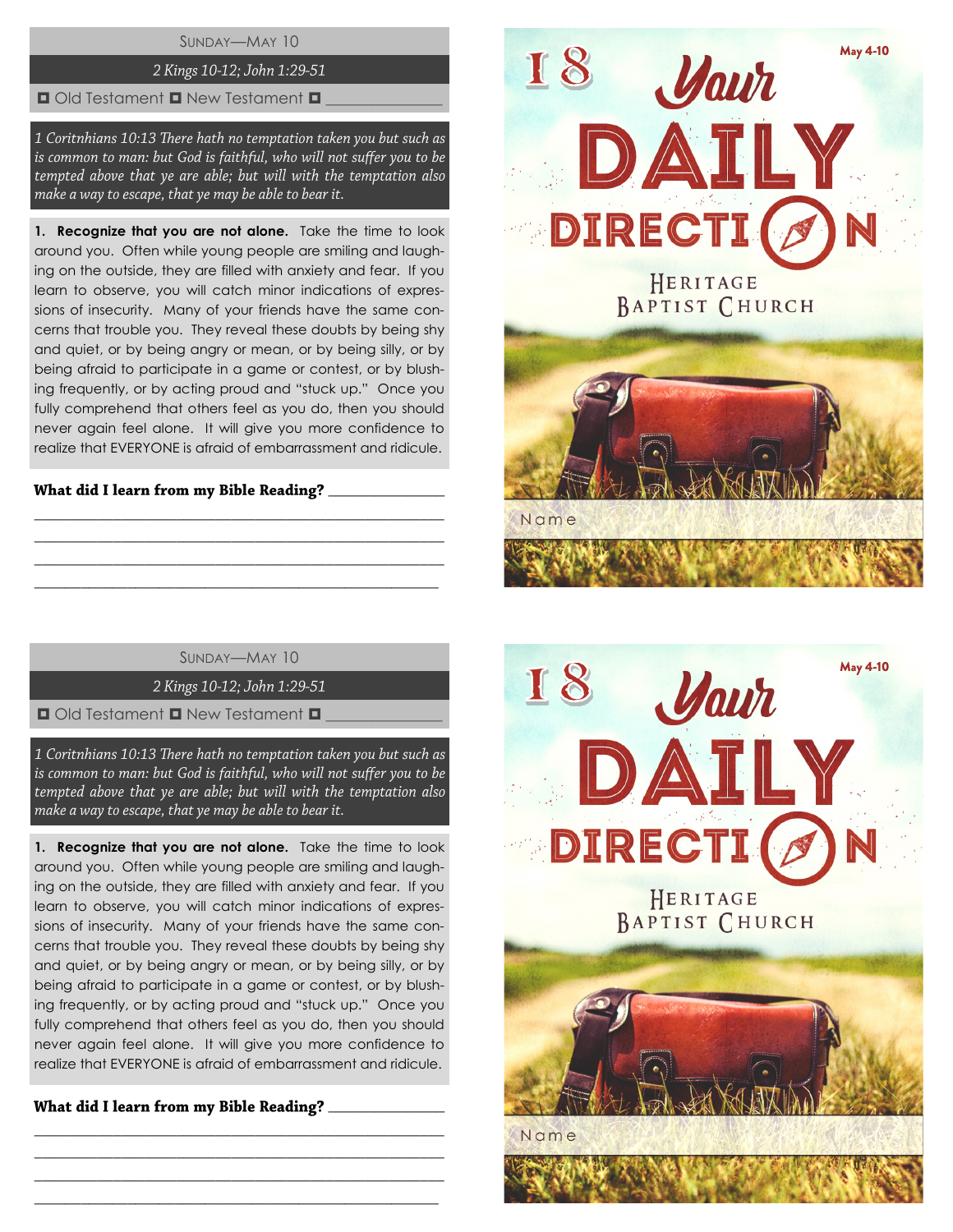MONDAY—MAY 4

# 1 Kings 16-18; Luke 22:47-71

### $\Box$  Old Testament  $\Box$  New Testament  $\Box$

Psalm 139:14 I will praise thee; for I am fearfully and wonderfully made: marvellous are thy works; and that my soul knoweth right well.

**THE AGONY of INFERIORITY**—One of the main problems that teenagers face is the hopeless feeling of inferiority. It's an awful thing to think that no one likes you, that you're not as good as other people, that you are a failure, a loser, a personal disaster, that you are ugly, or unintelligent, or don't have as much ability as someone else. In the coming pages, I am going to address this depressing feeling of worthlessness that youth struggle with. We all have human worth, yet so many young people conclude that they are somehow different. Why is it that so many teenagers feel inferior? This is a very good question, and I believe there are some good answers. (cont…)

# $\frac{1}{2}$

SATURDAY—MAY 9

2 Kings 7-9; John 1:1-28

 $\Box$  Old Testament  $\Box$  New Testament  $\Box$ 

Psalm 139:14 I will praise thee; for I am fearfully and wonderfully made: marvellous are thy works; and that my soul knoweth right well.

The third value that teens use to measure their worth is money. Sometimes they think the wealthy family is more important than the poor one, and to be accepted and popular they have to dress a certain way, or their family has to drive a particular kind of car, or they have to live in a big house or live in a certain neighborhood, or their father has to have a certain job. The young person who can't afford certain things sometimes feels inferior and inadequate. Beauty, intelligence, and money are three attributes valued most highly in our society. And when teens discover that they are lacking in one (or all three) of these areas, they begin sliding downward in despair. Now if you are one of those young people who struggles with the feelings that have been discussed, let me give you some encouraging thoughts in the pages to follow...

#### What did I learn from my Bible Reading? \_\_\_\_

MONDAY—MAY 4

\_\_\_\_\_\_\_\_\_\_\_\_\_\_\_\_\_\_\_\_\_\_\_\_\_\_\_\_\_\_\_\_\_\_\_\_\_\_\_\_\_\_\_\_\_\_\_\_\_\_\_\_ \_\_\_\_\_\_\_\_\_\_\_\_\_\_\_\_\_\_\_\_\_\_\_\_\_\_\_\_\_\_\_\_\_\_\_\_\_\_\_\_\_\_\_\_\_\_\_\_\_\_\_\_ \_\_\_\_\_\_\_\_\_\_\_\_\_\_\_\_\_\_\_\_\_\_\_\_\_\_\_\_\_\_\_\_\_\_\_\_\_\_\_\_\_\_\_\_\_\_\_\_\_\_\_\_ \_\_\_\_\_\_\_\_\_\_\_\_\_\_\_\_\_\_\_\_\_\_\_\_\_\_\_\_\_\_\_\_\_\_\_\_\_\_\_\_\_\_\_\_\_\_\_\_\_\_\_\_

1 Kings 16-18; Luke 22:47-71

 $\Box$  Old Testament  $\Box$  New Testament  $\Box$ 

Psalm 139:14 I will praise thee; for I am fearfully and wonderfully made: marvellous are thy works; and that my soul knoweth right  $1/2$ 

**THE AGONY of INFERIORITY**—One of the main problems that teenagers face is the hopeless feeling of inferiority. It's an awful thing to think that no one likes you, that you're not as good as other people, that you are a failure, a loser, a personal disaster, that you are ugly, or unintelligent, or don't have as much ability as someone else. In the coming pages, I am going to address this depressing feeling of worthlessness that youth struggle with. We all have human worth, yet so many young people conclude that they are somehow different. Why is it that so many teenagers feel inferior? This is a very good question, and I believe there are some good answers. (cont…)

\_\_\_\_\_\_\_\_\_\_\_\_\_\_\_\_\_\_\_\_\_\_\_\_\_\_\_\_\_\_\_\_\_\_\_\_\_\_\_\_\_\_\_\_\_\_\_\_\_\_\_\_ \_\_\_\_\_\_\_\_\_\_\_\_\_\_\_\_\_\_\_\_\_\_\_\_\_\_\_\_\_\_\_\_\_\_\_\_\_\_\_\_\_\_\_\_\_\_\_\_\_\_\_\_ \_\_\_\_\_\_\_\_\_\_\_\_\_\_\_\_\_\_\_\_\_\_\_\_\_\_\_\_\_\_\_\_\_\_\_\_\_\_\_\_\_\_\_\_\_\_\_\_\_\_\_\_ \_\_\_\_\_\_\_\_\_\_\_\_\_\_\_\_\_\_\_\_\_\_\_\_\_\_\_\_\_\_\_\_\_\_\_\_\_\_\_\_\_\_\_\_\_\_\_\_\_\_\_\_

What did I learn from my Bible Reading?\_\_\_

SATURDAY—MAY 9

\_\_\_\_\_\_\_\_\_\_\_\_\_\_\_\_\_\_\_\_\_\_\_\_\_\_\_\_\_\_\_\_\_\_\_\_\_\_\_\_\_\_\_\_\_\_\_\_\_\_\_\_ \_\_\_\_\_\_\_\_\_\_\_\_\_\_\_\_\_\_\_\_\_\_\_\_\_\_\_\_\_\_\_\_\_\_\_\_\_\_\_\_\_\_\_\_\_\_\_\_\_\_\_\_ \_\_\_\_\_\_\_\_\_\_\_\_\_\_\_\_\_\_\_\_\_\_\_\_\_\_\_\_\_\_\_\_\_\_\_\_\_\_\_\_\_\_\_\_\_\_\_\_\_\_\_\_ \_\_\_\_\_\_\_\_\_\_\_\_\_\_\_\_\_\_\_\_\_\_\_\_\_\_\_\_\_\_\_\_\_\_\_\_\_\_\_\_\_\_\_\_\_\_\_\_\_\_\_\_

2 Kings 7-9; John 1:1-28

 $\Box$  Old Testament  $\Box$  New Testament  $\Box$ 

Psalm 139:14 I will praise thee; for I am fearfully and wonderfully made: marvellous are thy works; and that my soul knoweth right well.

The third value that teens use to measure their worth is money. Sometimes they think the wealthy family is more important than the poor one, and to be accepted and popular they have to dress a certain way, or their family has to drive a particular kind of car, or they have to live in a big house or live in a certain neighborhood, or their father has to have a certain job. The young person who can't afford certain things sometimes feels inferior and inadequate. Beauty, intelligence, and money are three attributes valued most highly in our society. And when teens discover that they are lacking in one (or all three) of these areas, they begin sliding downward in despair. Now if you are one of those young people who struggles with the feelings that have been discussed, let me give you some encouraging thoughts in the pages to follow...

\_\_\_\_\_\_\_\_\_\_\_\_\_\_\_\_\_\_\_\_\_\_\_\_\_\_\_\_\_\_\_\_\_\_\_\_\_\_\_\_\_\_\_\_\_\_\_\_\_\_\_\_ \_\_\_\_\_\_\_\_\_\_\_\_\_\_\_\_\_\_\_\_\_\_\_\_\_\_\_\_\_\_\_\_\_\_\_\_\_\_\_\_\_\_\_\_\_\_\_\_\_\_\_\_ \_\_\_\_\_\_\_\_\_\_\_\_\_\_\_\_\_\_\_\_\_\_\_\_\_\_\_\_\_\_\_\_\_\_\_\_\_\_\_\_\_\_\_\_\_\_\_\_\_\_\_\_ \_\_\_\_\_\_\_\_\_\_\_\_\_\_\_\_\_\_\_\_\_\_\_\_\_\_\_\_\_\_\_\_\_\_\_\_\_\_\_\_\_\_\_\_\_\_\_\_\_\_\_\_

#### What did I learn from my Bible Reading? \_\_\_\_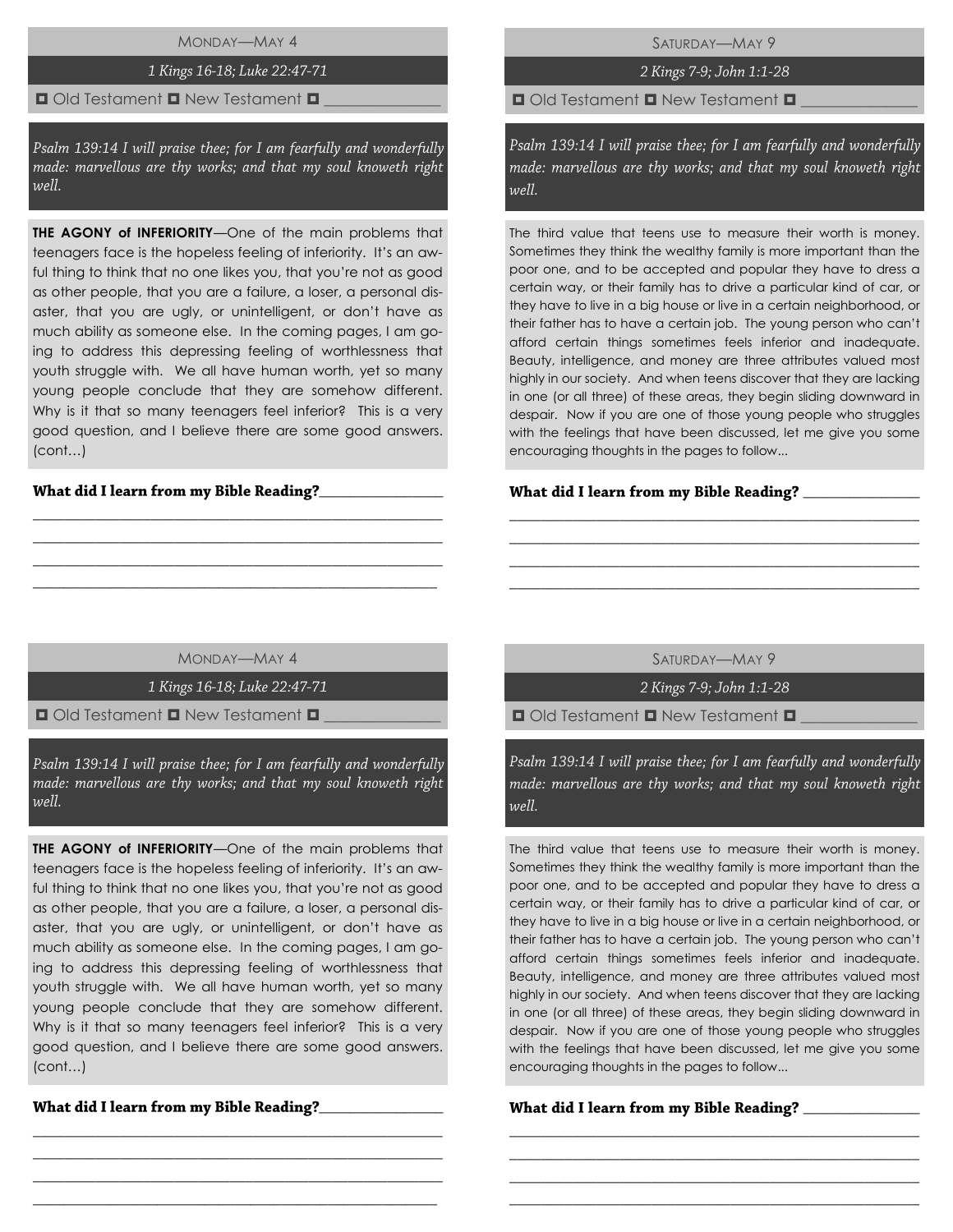FRIDAY—MAY 8

# 2 Kings 4-6; Luke 24:36-53

# $\blacksquare$  Old Testament  $\blacksquare$  New Testament  $\blacksquare$

Psalm 139:14 I will praise thee; for I am fearfully and wonderfully made: marvellous are thy works; and that my soul knoweth right well.

The second characteristic that young people don't like about themselves is that they feel intelligent (or dumb). This feeling often begins during the very early years of schooling. Perhaps they struggle to read, or they blurt out wrong answers and everyone laughs at them. They gradually think that everyone (including the teacher or parent) thinks they're stupid. This also brings feelings of inferiority. He may be called unkind names, such as "Dummy" or "Stupid". If the insults are too painful, he may lose interest in learning and even quit trying. This causes a vicious cycle to develop. His refusal to work causes more failure, which brings more ridicule, which produces less motivation to try. It is a terrible experience to believe that you have no human worth. Even parents can accidentally make their children feel they aren't very smart. Adults are humans too, and they get impatient. This may cause them to get upset and call their children insulting names which are remembered for a lifetime. So, children often grow up thinking they're stupid, and this is the second reason why inferiority is so common among teens.

 $\overline{\phantom{a}}$  ,  $\overline{\phantom{a}}$  ,  $\overline{\phantom{a}}$  ,  $\overline{\phantom{a}}$  ,  $\overline{\phantom{a}}$  ,  $\overline{\phantom{a}}$  ,  $\overline{\phantom{a}}$  ,  $\overline{\phantom{a}}$  ,  $\overline{\phantom{a}}$  ,  $\overline{\phantom{a}}$  ,  $\overline{\phantom{a}}$  ,  $\overline{\phantom{a}}$  ,  $\overline{\phantom{a}}$  ,  $\overline{\phantom{a}}$  ,  $\overline{\phantom{a}}$  ,  $\overline{\phantom{a}}$ 

 $\overline{\phantom{a}}$  ,  $\overline{\phantom{a}}$  ,  $\overline{\phantom{a}}$  ,  $\overline{\phantom{a}}$  ,  $\overline{\phantom{a}}$  ,  $\overline{\phantom{a}}$  ,  $\overline{\phantom{a}}$  ,  $\overline{\phantom{a}}$  ,  $\overline{\phantom{a}}$  ,  $\overline{\phantom{a}}$  ,  $\overline{\phantom{a}}$  ,  $\overline{\phantom{a}}$  ,  $\overline{\phantom{a}}$  ,  $\overline{\phantom{a}}$  ,  $\overline{\phantom{a}}$  ,  $\overline{\phantom{a}}$ 

TUESDAY—MAY 5

# 1 Kings 19-20; Luke 23:1-25

 $\Box$  Old Testament  $\Box$  New Testament  $\Box$ 

Psalm 139:14 I will praise thee; for I am fearfully and wonderfully made: marvellous are thy works; and that my soul knoweth right well.

As young people grow up in our society, there are typically three things that teens feel they must have in order to feel good about themselves. The first of these, and by far the most important, is physical attractiveness. Did you know that polls indicate that 80% of teenagers don't like the way they look!? Eight of ten are dissatisfied with some feature of their body. No matter how minor the problem is, it can create great anxiety and even depression. Most teens examine themselves carefully in the mirror to see how much damage has been done by "Mother-Nature," and they don't like what they see.

# **\_**\_\_\_\_\_\_\_\_\_\_\_\_\_\_\_

FRIDAY—MAY 8

\_\_\_\_\_\_\_\_\_\_\_\_\_\_\_\_\_\_\_\_\_\_\_\_\_\_\_\_\_\_\_\_\_\_\_\_\_\_\_\_\_\_\_\_\_\_\_\_\_\_\_\_ \_\_\_\_\_\_\_\_\_\_\_\_\_\_\_\_\_\_\_\_\_\_\_\_\_\_\_\_\_\_\_\_\_\_\_\_\_\_\_\_\_\_\_\_\_\_\_\_\_\_\_\_ \_\_\_\_\_\_\_\_\_\_\_\_\_\_\_\_\_\_\_\_\_\_\_\_\_\_\_\_\_\_\_\_\_\_\_\_\_\_\_\_\_\_\_\_\_\_\_\_\_\_\_\_ \_\_\_\_\_\_\_\_\_\_\_\_\_\_\_\_\_\_\_\_\_\_\_\_\_\_\_\_\_\_\_\_\_\_\_\_\_\_\_\_\_\_\_\_\_\_\_\_\_\_\_\_

2 Kings 4-6; Luke 24:36-53

 $\blacksquare$  Old Testament  $\blacksquare$  New Testament  $\blacksquare$ 

Psalm 139:14 I will praise thee; for I am fearfully and wonderfully made: marvellous are thy works; and that my soul knoweth right well.

The second characteristic that young people don't like about themselves is that they feel intelligent (or dumb). This feeling often begins during the very early years of schooling. Perhaps they struggle to read, or they blurt out wrong answers and everyone laughs at them. They gradually think that everyone (including the teacher or parent) thinks they're stupid. This also brings feelings of inferiority. He may be called unkind names, such as "Dummy" or "Stupid". If the insults are too painful, he may lose interest in learning and even quit trying. This causes a vicious cycle to develop. His refusal to work causes more failure, which brings more ridicule, which produces less motivation to try. It is a terrible experience to believe that you have no human worth. Even parents can accidentally make their children feel they aren't very smart. Adults are humans too, and they get impatient. This may cause them to get upset and call their children insulting names which are remembered for a lifetime. So, children often grow up thinking they're stupid, and this is the second reason why inferiority is so common among teens.

\_\_\_\_\_\_\_\_\_\_\_\_\_\_\_\_\_\_\_\_\_\_\_\_\_\_\_\_\_\_\_\_\_\_\_\_\_\_\_\_\_\_\_\_\_\_\_\_\_\_\_\_ \_\_\_\_\_\_\_\_\_\_\_\_\_\_\_\_\_\_\_\_\_\_\_\_\_\_\_\_\_\_\_\_\_\_\_\_\_\_\_\_\_\_\_\_\_\_\_\_\_\_\_\_ \_\_\_\_\_\_\_\_\_\_\_\_\_\_\_\_\_\_\_\_\_\_\_\_\_\_\_\_\_\_\_\_\_\_\_\_\_\_\_\_\_\_\_\_\_\_\_\_\_\_\_\_ \_\_\_\_\_\_\_\_\_\_\_\_\_\_\_\_\_\_\_\_\_\_\_\_\_\_\_\_\_\_\_\_\_\_\_\_\_\_\_\_\_\_\_\_\_\_\_\_\_\_\_\_

TUESDAY—MAY 5

\_\_\_\_\_\_\_\_\_\_\_\_\_\_\_\_\_\_\_\_\_\_\_\_\_\_\_\_\_\_\_\_\_\_\_\_\_\_\_\_\_\_\_\_\_\_\_\_\_\_\_\_ \_\_\_\_\_\_\_\_\_\_\_\_\_\_\_\_\_\_\_\_\_\_\_\_\_\_\_\_\_\_\_\_\_\_\_\_\_\_\_\_\_\_\_\_\_\_\_\_\_\_\_\_ \_\_\_\_\_\_\_\_\_\_\_\_\_\_\_\_\_\_\_\_\_\_\_\_\_\_\_\_\_\_\_\_\_\_\_\_\_\_\_\_\_\_\_\_\_\_\_\_\_\_\_\_ \_\_\_\_\_\_\_\_\_\_\_\_\_\_\_\_\_\_\_\_\_\_\_\_\_\_\_\_\_\_\_\_\_\_\_\_\_\_\_\_\_\_\_\_\_\_\_\_\_\_\_\_

1 Kings 19-20; Luke 23:1-25

 $\Box$  Old Testament  $\Box$  New Testament  $\Box$ 

Psalm 139:14 I will praise thee; for I am fearfully and wonderfully made: marvellous are thy works; and that my soul knoweth right well.

As young people grow up in our society, there are typically three things that teens feel they must have in order to feel good about themselves. The first of these, and by far the most important, is physical attractiveness. Did you know that polls indicate that 80% of teenagers don't like the way they look!? Eight of ten are dissatisfied with some feature of their body. No matter how minor the problem is, it can create great anxiety and even depression. Most teens examine themselves carefully in the mirror to see how much damage has been done by "Mother-Nature," and they don't like what they see.

\_\_\_\_\_\_\_\_\_\_\_\_\_\_\_\_\_\_\_\_\_\_\_\_\_\_\_\_\_\_\_\_\_\_\_\_\_\_\_\_\_\_\_\_\_\_\_\_\_\_\_\_ \_\_\_\_\_\_\_\_\_\_\_\_\_\_\_\_\_\_\_\_\_\_\_\_\_\_\_\_\_\_\_\_\_\_\_\_\_\_\_\_\_\_\_\_\_\_\_\_\_\_\_\_ \_\_\_\_\_\_\_\_\_\_\_\_\_\_\_\_\_\_\_\_\_\_\_\_\_\_\_\_\_\_\_\_\_\_\_\_\_\_\_\_\_\_\_\_\_\_\_\_\_\_\_\_ \_\_\_\_\_\_\_\_\_\_\_\_\_\_\_\_\_\_\_\_\_\_\_\_\_\_\_\_\_\_\_\_\_\_\_\_\_\_\_\_\_\_\_\_\_\_\_\_\_\_\_\_

# **\_**\_\_\_\_\_\_\_\_\_\_\_\_\_\_\_